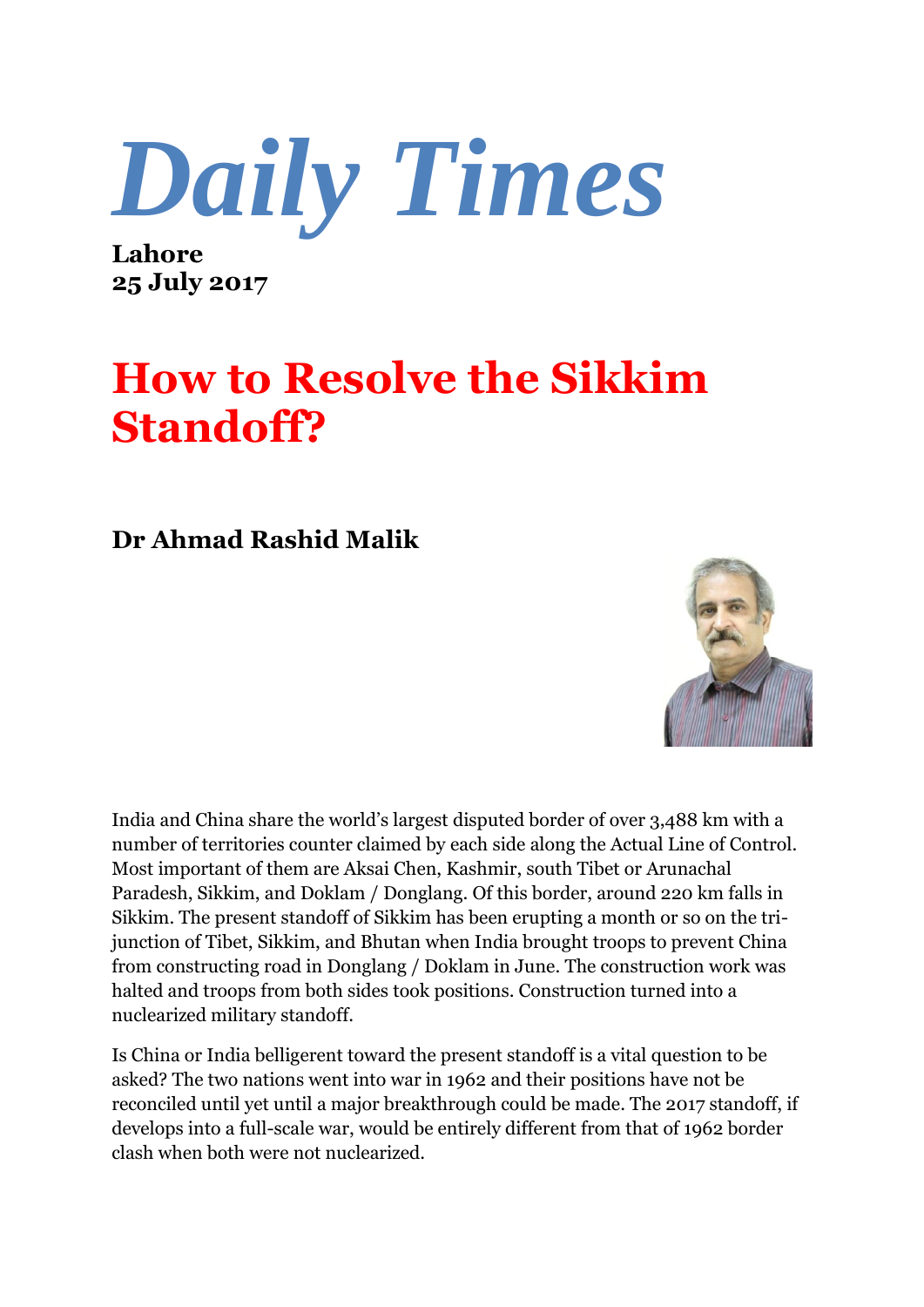The Sikkim standoff is a long-term confrontation and China takes it seriously something interfering in its sovereignty and rules out all possibilities including war to safeguard its interests. To China Indian action is the betrayal of the treaty in Sikkim. Indian Prime Minister, Jawaharlal Nehru, endorsed the 1890 Sino-British Treaty on Sikkim in a letter to the Chinese counterpart Zhou Enlai in 1959.

Successive Indian governments have also endorsed this," Chinese Foreign Ministry spokesman Geng Shuang pointed out. Therefore, India is a violator of this treaty and an aggressor. The Chinese-Sikkim boundary is well defined and the Indian steps violated the treaty and trampling on the Panchsheel principles. India is also misleading the public opinion and the international community against the Chinese policy in Tibet and road construction in Donglang / Doklam.

The colonial attempts to demarcate the borders remained unfulfilled in the 19th centuries. China was fragile and India was under British imperialism. A sincere attempt to resolve disputes was not possible. Both nation relied on the 1890 Sin0- Indian Treaty on Sikkim. China asserted its control over the entire mainland in 1949 and fought a border war with India over its dispute in 1962.

This was the first Chinese attempt to secure its vital interest. Major powers supported India's stance because of China's isolation and the Cold War that divided China with the West and also with the USSR at that time. Today, China position is reversed. The United States stands neutral over the Sikkim standoff and sees the amicable resolution between India and China. Russia also has not stepped up.

The annexation of Sikkim to India was unlawful in 1974 and a fake referendum was held. The story is no different from the so-called annexation of other Princely States by India. Indian authorities destroyed all documents to abolish evidence. It was the ''murder of history". The Modi junta has been using the old Sikkim annexation mantra to dominate the tri-junction and keeps China away.

India is building airfields and roads in the region and it cannot simply protest that China cannot build the same. By building roads, how China violated the *status quo* of the tri-junction as told by Indian Minister of External Affairs Sushma Swaraj Indian troops occupied the area and until they withdrawn, China is not ready for any sort of negotiations. The visit of Indian National Security Adviser Ajit Doval to Beijing on 27-28 July would depend on this situation of Indian troops' withdrawal as Chinese preconditions for negotiations.

The Sikkim standoff could trigger all-out confrontation. India is not going to have a upper-hand in Sikkim if war broke. India's sovereignty would be at stake. It's time for India to reconcile with China and resolve all border disputes amicably under the spirit of the BRICS, SCO, G-20, AIIB, and BRI. India is more concerned about its north eastern states (Arunachal Pradesh, Assam, Manipur, Meghalaya, Mizoram, Nagaland, Sikkim, and Tripura.) with an area of 262,230 km and 45 million